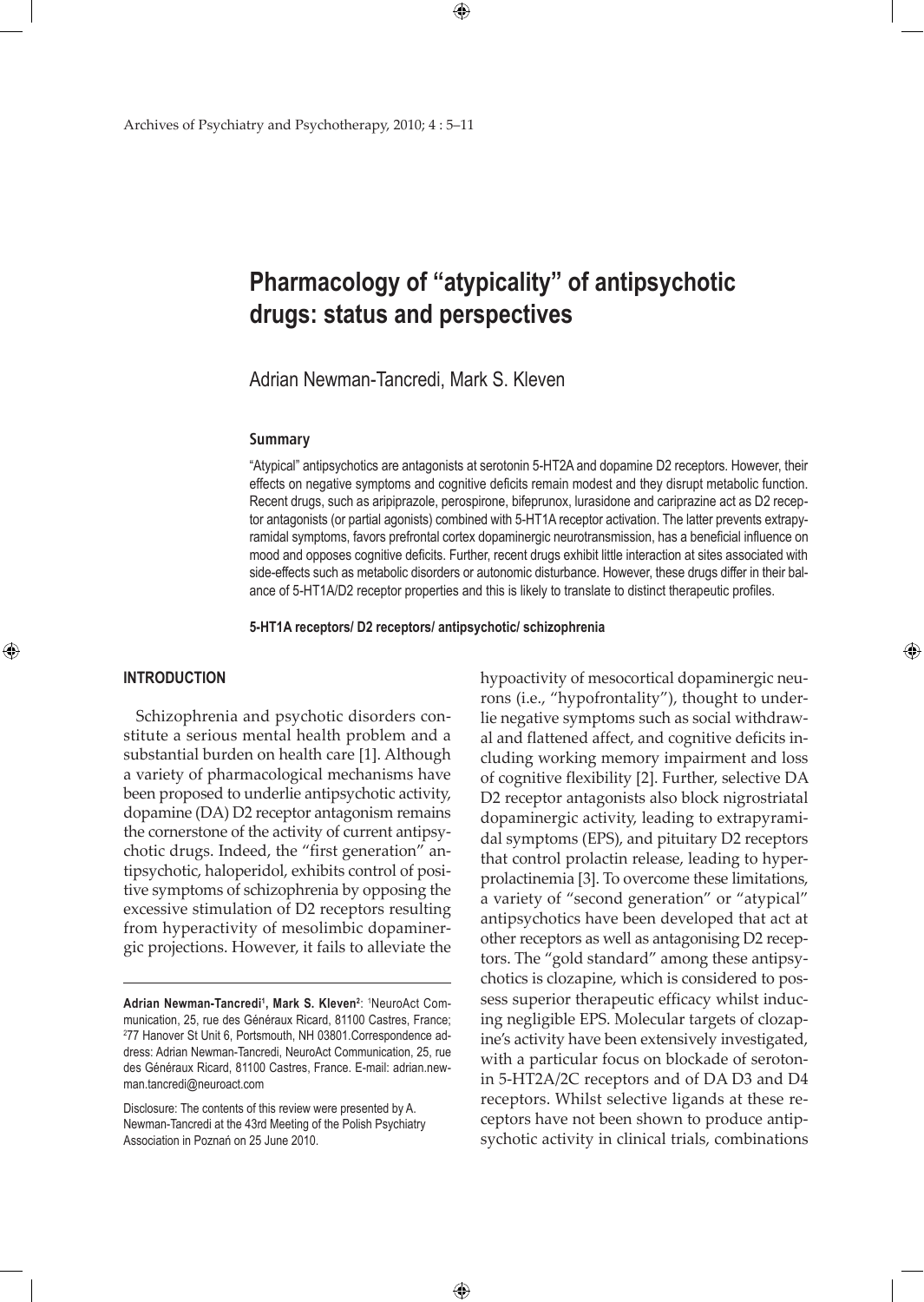⊕

⊕

of these pharmacological activities diminish EPS liability and improve negative and cognitive symptoms. Indeed 5-HT2A receptor antagonism favors dopaminergic neurotransmission when associated with D2 receptor antagonism. Increasing cortical DA release is expected to alleviate hypofrontality in schizophrenic patients [4, 5] and a variety of "atypical" antipsychotics that combine 5-HT2A receptor antagonism with D2 receptor antagonism have therefore been developed (e.g., risperidone, olanzapine and ziprasidone) [6]. Nevertheless, the ability of these drugs to control negative symptoms and cognitive deficits remains modest and serious problems of metabolic dysfunction are elicited by olanzapine and clozapine, likely via antagonism of histamine H1 (H1R) and 5-HT2C receptors. Further, antagonism of muscarinic M1 receptors can impair cognitive function.

### **A pharmacological cocktail strategy for improved antipsychotics: focus on 5-HT1A receptor agonism**

In this context, attention has increasingly focused on identifying a "pharmacological cocktail" of receptor interactions that accentuate beneficial properties and avoid undesirable side effects [7]. Tab. 1 illustrates this principle with reference to dopaminergic, serotonergic and noradrenergic receptors. Thus, improved antipsychotic effects may be obtained fromcompounds that possess antagonism of mesolimbic D2 receptors (to achieve efficacy against positive symptoms) whilst antagonizing 5-HT2A, alpha2 and D3/D4 receptors (to achieve efficacy against negative and cognitive symptoms). Improved tolerance may be achieved by reducing affinity for sites associated with side effects, such as H1R and muscarinic M1, as mentioned above, as well as 5-HT2C, alpha1 and ion channels implicated in cardiac function [8]. Some side effects, such as hyperprolactinemia and EPS can be reduced by using drugs that possess partial agonist properties at pituitary and nigrostriatal D2 receptors, respectively, thus ensuring that a modest amount of signaling is maintained at these sites. Indeed, partial agonism at D2 receptors is an attractive means of reducing several troubling side-effects, including EPS, hyperprolactinemia and antipsychotic-induced cognitive dysfunction [9]. However, the precise extent of partial agonism that is desirable is unclear. For most of the drugs described (e.g., aripiprazole, cariprazine and PF-217830; see below and Tab. 2), partial agonism at D2 receptors is generally modest, although for bifeprunox it is sufficient to have substantial electrophysiological and behavioural effects [10]. However, bifeprunox failed to show sufficient antipsychotic efficacy in clinical trials to achieve regulatory approval from the U.S. Food and Drug Administration (FDA), illustrating the necessity to ensure that partial agonist levels at D2 receptors remain sufficiently low to maintain adequate antipsychotic efficacy.

**Table 1.** Desirable and undesirable effects of antipsychotics, some physiological mechanisms and strategies for identifying improved antipsychotic drugs.

| Antipsychotic activity              | <b>Physiological mechanisms</b>                                                           | <b>Strategies for novel antipsychotics</b>                                                                                                                                                  |
|-------------------------------------|-------------------------------------------------------------------------------------------|---------------------------------------------------------------------------------------------------------------------------------------------------------------------------------------------|
| Efficacy against positive symptoms  | Antagonism of mesolimbic<br>dopamine $D2$ receptors                                       | Reinforce D <sub>2</sub> receptor affinity<br>Decrease D <sub>2</sub> receptor agonism                                                                                                      |
| Efficacy against negative symptoms  | Increase frontal cortex<br>monoamine neurotransmission<br>(particularlydopamine release)  | 5-HT $_{2A}$ receptor antagonism;<br>5-HT <sub>14</sub> receptor agonism;<br>Alpha, receptor antagonism;<br>$D_3$ and $D_4$ receptor antagonism                                             |
| Efficacy against cognitive deficits | Increase frontal cortex monoamine<br>neurotransmission (particularly<br>dopamine release) | 5-HT <sub>24</sub> receptor antagonism;<br>5-HT $_{14}$ receptor agonism;<br>Alpha, receptor antagonism;<br>Decrease D <sub>2</sub> receptor agonism<br>$D_3$ and $D_4$ receptor antagonism |

*(table continued on next page)*

 $\bigoplus$ 

Archives of Psychiatry and Psychotherapy, 2010; 4 : 5–11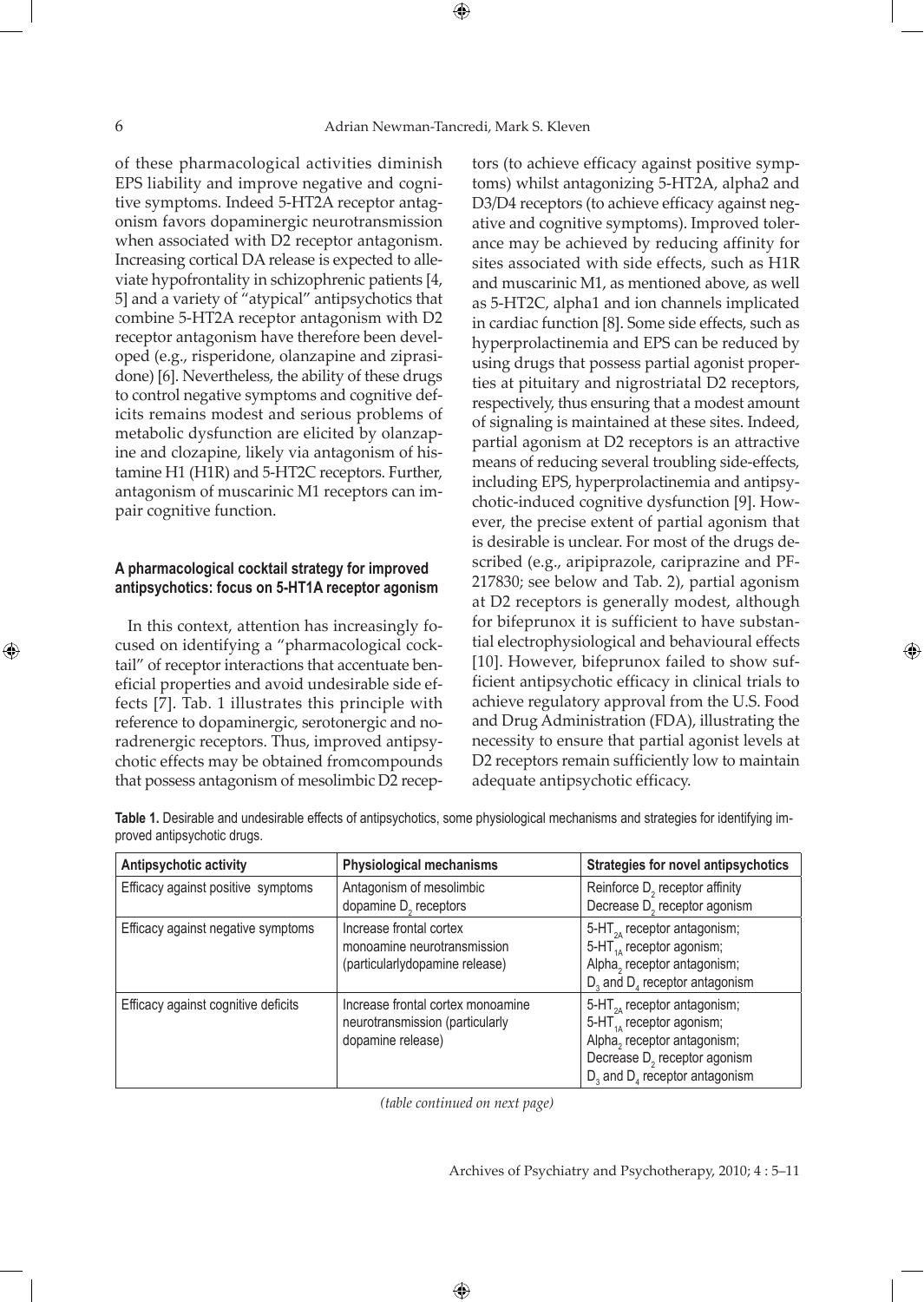| <b>Undesirable effects</b>                        | <b>Physiological mechanisms</b>                                                                          | Strategies for novel antipsychotics                                                                                                                     |
|---------------------------------------------------|----------------------------------------------------------------------------------------------------------|---------------------------------------------------------------------------------------------------------------------------------------------------------|
| Extrapyramidal symptoms                           | Antagonism of nigrostriatal<br>dopamine D <sub>2</sub> receptors                                         | Decrease D <sub>2</sub> receptor affinity<br>D <sub>2</sub> receptor partial agonism;<br>$5-HT2A$ receptor antagonism;<br>5-HT $_{14}$ receptor agonism |
| Antipsychotic-induced<br>sedation and weight gain | Histamine H1R antagonism;<br>Serotonin 5-HT <sub>2C</sub> receptor antagonism                            | Avoid H1R receptor affinity<br>Avoid 5-HT <sub>20</sub> antagonism                                                                                      |
| Cardiovascular impact                             | Noradrenergic Alpha1 receptor antagonism<br>Interaction at cardiacion<br>channels (e.g. hERG)            | Avoid alpha, receptor affinity;<br>Avoid interaction at "off target" sites.                                                                             |
| Antipsychotic-induced memory<br>impairment        | Muscarinic M1 receptor<br>antagonism;<br>Antagonism of mesocortical dopamine D <sub>2</sub><br>receptors | Avoid M1 receptor affinity;<br>D <sub>2</sub> receptor partial agonism                                                                                  |
| Hyperprolactinemia                                | Antagonism of pituitary dopamine D <sub>2</sub><br>receptors                                             | D <sub>2</sub> receptor partial agonism                                                                                                                 |

Mechanism of "atypicality" of novel antipsychotics 7

⊕

Considerable attention has increasingly been given to agonism at serotonin 5-HT1A receptors [11] in view of compelling evidence that activating these receptors should improve negative and cognitive symptoms of schizophrenia. Indeed, microdialysis experiments have shown that 5-HT1A receptor activation increases dopamine release in frontal cortex [2, 12, 13], suggesting that activation of 5-HT1A receptors alleviates a deficiency in dopaminergic neurotransmission in frontocortical regions of the schizophrenic brain.

⊕

Second, 5-HT1A receptors are up-regulated in schizophrenics, as determined by post-mortem investigations of receptor expression in frontal cortex and other brain regions [14, 15]. 5-HT1A receptor expression may increase as a compensation mechanism subsequent to insufficient activation of this site: a deficiency that could be remedied by administration of 5-HT1A receptor agonists. Further, 5-HT1A receptors are expressed on glutamatergic neurons in the frontal cortex [16] and the non-competitive NMDA antagonist, dizocilpine (MK-801), rapidly upregulates 5-HT1A receptors [17]. This suggests that 5-HT1A receptor activation may modulate dysfunctional glutamatergic activity in schizophrenic patients. Accordingly, 5-HT1A receptor activation opposes the increase in glutamate release induced by NMDA receptor blockade [18].

Third, numerous laboratories have demonstrated anti-cataleptic properties of 5-HT1A agonists in rodents, indicating that activation of

Archives of Psychiatry and Psychotherapy, 2010; 4 : 5–11

5-HT1A receptors should reduce EPS induced by dopamine D2 receptor blockade [19, 20]. The extent to which 5-HT1A agonists are able to reverse neuroleptic-induced catalepsy is dependent on the agonist efficacy of the ligand: relatively high efficacy activation, for example by the prototypical agonist, 8-OH-DPAT, is necessary to completely abolish neuroleptic-induced catalepsy [20, 21].

Fourth, clozapine exhibits clearly measurable 5-HT1A receptor agonism in various in vitro models of receptor transduction [22, 23]. 5-HT1A receptor activation is also involved in clozapinemediated elevation of DA release in frontal cortex and inhibition of haloperidol-induced catalepsy [13, 20, 24].

Finally, pharmacological data indicate that antipsychotics possessing 5-HT1A receptor agonism oppose NMDA receptor hypofunction-induced cognitive deficits [25, 26, 27] and exploratory clinical trials have shown that buspirone and tandospirone, which act as partial agonists at 5-HT1A receptors, substantially ameliorate cognitive and negative symptoms scores and reduce the incidence of extrapyramidal symptoms in schizophrenic patients concurrently treated with first generation antipsychotics such as haloperidol (for Review see [28]).

Taken together, these observations provide a solid rationale to include 5-HT1A receptor agonism as an ingredient in the "pharmacological cocktail" of novel antipsychotics.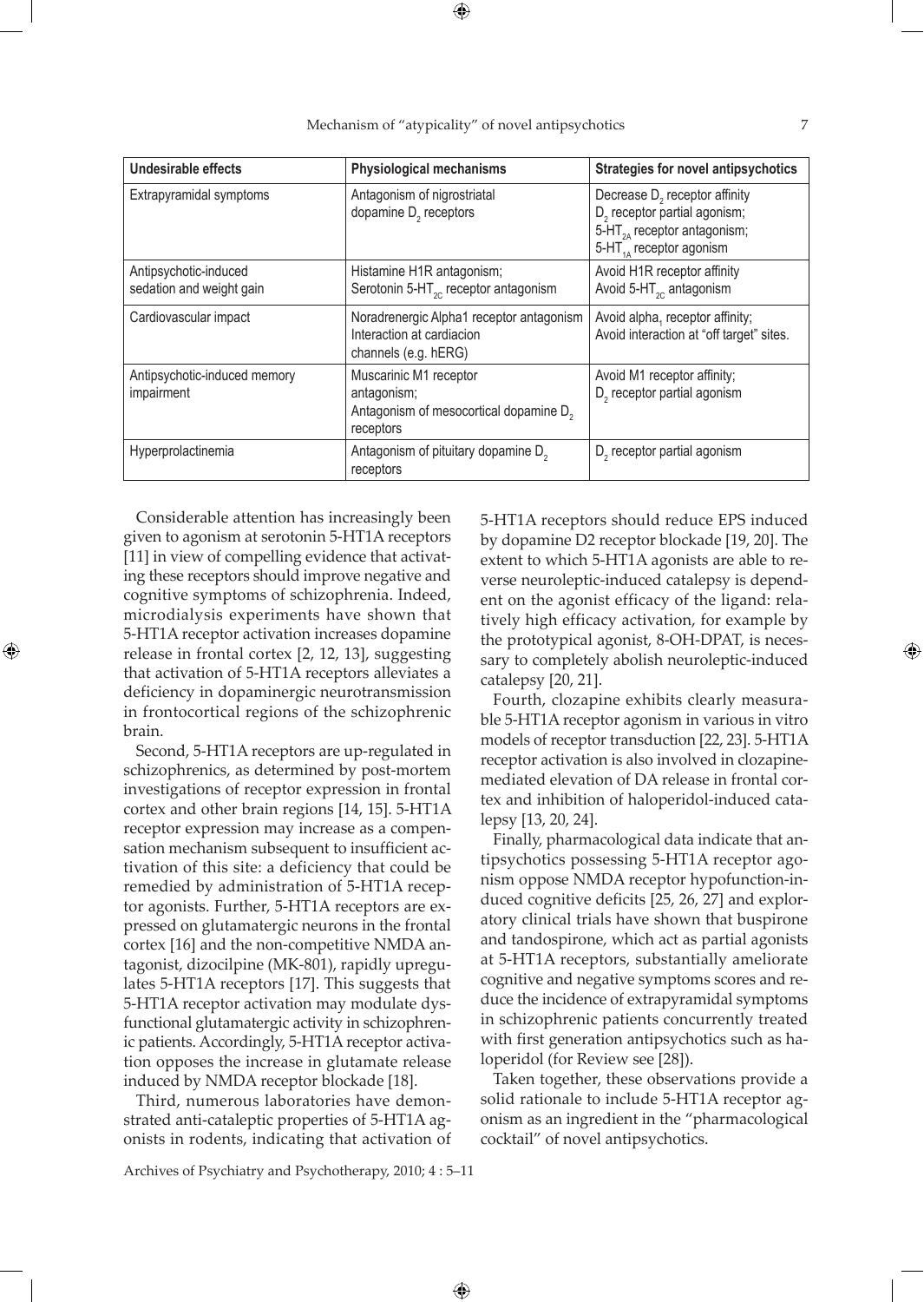$\bigoplus$ 

### **5-HT1A / D2 antipsychotics: the search for the right "balance"**

In view of the above considerations, a variety of "third generation" antipsychotics that combine partial agonism at 5-HT1A receptors with antagonism (or partial agonism) at D2 receptors have been described. Drugs that have been clinically evaluated include aripiprazole, perospirone, bifeprunox, lurasidone, cariprazine and PF-217830 [11]. Other compounds have been extensively characterised on a pharmacological level, including adoprazine (SLV313), SSR181507 and F15063 [10, 11].

Overall, novel "third generation" antipsychotics are expected to provide therapeutic benefits against a broader range of symptoms of schizophrenia (with particular reference to negative symptoms and cognitive impairment), to be essentially free of EPS and exhibit little or no interaction at sites potentially involved in side-effects such as weight gain, metabolic disorders or autonomic disturbance (see Tab. 2).

However, whilst all these compounds share the general property of interacting at both 5-HT1A and D2 receptors, the "balance" of activity at these sites profoundly influences their pharmacological profile [11, 29]. Thus, insufficient 5-HT1A agonism would yield an antipsychotic that induces EPS and is likely to be less effective against negative and cognitive symptoms (cf. haloperidol). In contrast, insufficient D2 antagonism and excessive 5-HT1A receptor activation would yield a compound that lacks robust antipsychotic action. In the case of the compounds mentioned above, aripiprazole, bifeprunox, cariprazine, PF-217830 and SSR-181507 exhibit varying levels of partial agonism at dopamine D2 receptors [11, 30]. As mentioned, the precise level of partial agonism that is desirable or necessary is unclear but is likely to be very low, in order to avoid compromising antipsychotic efficacy [10, 31].

Recent antipsychotics also exhibit a variety of levels of agonism at 5-HT1A receptors: aripiprazole has modest partial agonist activity at this

⊕

**Table 2**. Therapeutic and side-effects profiles of principal antipsychotics.

The table shows the generic and trade names of principal antipsychotics, their origin (pharmaceutical company), year of commercialisation or development phase, and a qualitative indication of their effectiveness against different symptoms of schizophrenia, based on clinical and pharmacological studies. An indication of side-effect liability is also shown. First generation antipsychotics are D2 receptor antagonists, are generally ineffective against negative and cognitive symptoms and produce substantial EPS. Second generation antipsychotics have the common characteristic of antagonising both 5-HT2A and D2 receptors. They are considered to show modest efficacy against negative symptoms and cognitive impairment, whilst exhibiting less EPS but, in some cases, substantial weight gain. "Third generation" antipsychotics generally display greater activity in tests of negative symptoms and cognitive dysfunction and improved tolerance profiles.

|                                                                                  |                               | Therapeutic properties |                         | Side-effects |           |           |           |  |
|----------------------------------------------------------------------------------|-------------------------------|------------------------|-------------------------|--------------|-----------|-----------|-----------|--|
|                                                                                  |                               | Negative<br>Positive   | Cognitive<br><b>EPS</b> | Arrhythmia   | Weight    |           |           |  |
|                                                                                  |                               | symptoms               | symptoms                | deficits     |           | (QT)      | gain      |  |
| First Generation Antipsychotics: D <sub>2</sub> antagonism                       |                               |                        |                         |              |           |           |           |  |
| Chlorpromazine                                                                   | Thorazine (RhonePoulenc) 1955 | $++$                   |                         | ٠            | $++$      | $\ddot{}$ | $+$       |  |
| Haloperidol                                                                      | Haldol (Janssen) 1967         | $^{++}$                |                         | -            | $++$      | $^{++}$   |           |  |
| Second Generation Antipsychotics: 5-HT <sub>34</sub> & D <sub>2</sub> antagonism |                               |                        |                         |              |           |           |           |  |
| Clozapine                                                                        | Clozaril (Novartis) 1975      | $++$                   | ÷                       | $\ddot{}$    | $0/+$     | $\ddot{}$ | $++$      |  |
| Risperidone                                                                      | Risperdal (J&J) 1993          | $^{++}$                | $\ddot{}$               | $0/+$        | $\ddot{}$ | $\ddot{}$ | $0/+$     |  |
| Paliperidone                                                                     | Invega (J&J) 2009             | $++$                   | $\ddot{}$               | $0/+$        | $\ddot{}$ | $\ddot{}$ | $0/+$     |  |
| Olanzapine                                                                       | Zyprexa (Eli Lilly) 1996      | $++$                   | $\ddot{}$               | $0/+$        | $\ddot{}$ | +         | $++$      |  |
| Sertindole                                                                       | Serdolect (Lundbeck) 1996     | $++$                   | $\ddot{}$               | $+$          | $0/+$     | $^{++}$   | $0/+$     |  |
| Quetiapine                                                                       | Seroquel (AstraZeneca) 1997   | $++$                   | $\ddot{}$               | $0/+$        | $0/+$     | $\ddot{}$ | $\ddot{}$ |  |

Key:  $0 =$  no effect;  $0/$  + = weak effects; + or + + = moderate to substantial effects; ? = uncertainty.

*(table continued on next page)*

Archives of Psychiatry and Psychotherapy, 2010; 4 : 5–11

⊕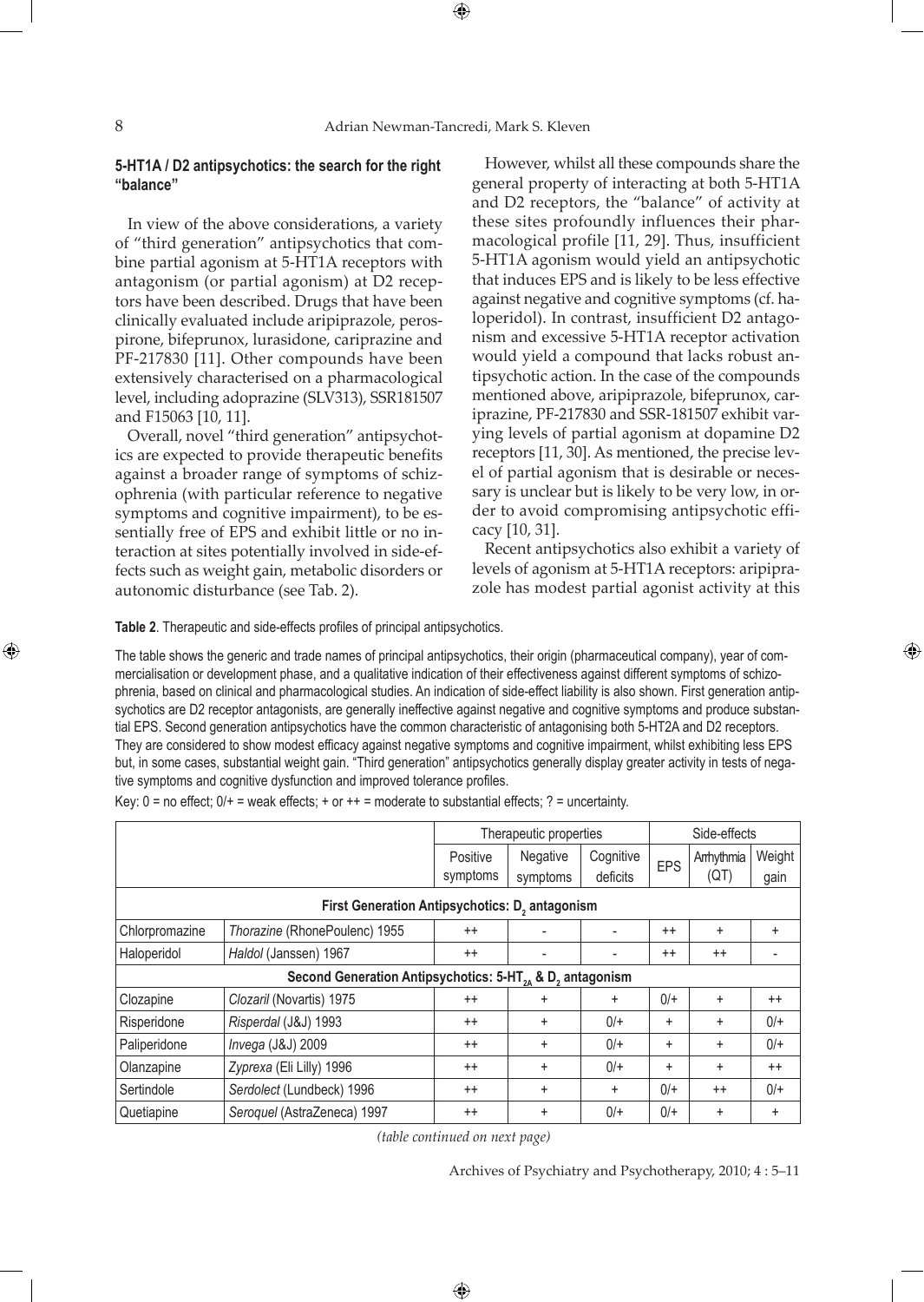| Ziprasidone                                                                                          | Geodon (Pfizer) 2001             | $^{++}$ | $\ddot{}$ | ?         | $0/+$    | $++$      | $0/+$    |
|------------------------------------------------------------------------------------------------------|----------------------------------|---------|-----------|-----------|----------|-----------|----------|
| lloperidone                                                                                          | Fanapt (Vanda) 2009              | $++$    | $\ddot{}$ | $0/+$     | $0/+$    | $\ddot{}$ | $0/+$    |
| Asenapine                                                                                            | Saphris (Shering-Plough) 2009    | $^{++}$ | $\ddot{}$ | $0/+$     | ÷        | $0/+$     | $0/+$    |
| Third Generation Antipsychotics: 5-HT $_{44}$ agonism & D <sub>2</sub> antagonism or partial agonism |                                  |         |           |           |          |           |          |
| Perospirone                                                                                          | Lullan (Dainippon Sumitomo) 2001 | $++$    | $\ddot{}$ | ÷         | $\Omega$ | $0/+$     | $\Omega$ |
| Aripiprazole                                                                                         | Abilify (Otsuka / BMS) 2002      | $++?$   | $\ddot{}$ | $\ddot{}$ | $0/+$    | $0/+$     | $\Omega$ |
| Lurasidone                                                                                           | Latuda (Dainippon Sumitomo) 2010 | $^{++}$ | $\ddot{}$ | $\ddot{}$ | $\Omega$ | $\Omega$  | $\Omega$ |
| Bifeprunox                                                                                           | (Solvay) FDA: non approvable     | $+2$    | $+$       | ?         | 0        | 0         | $\Omega$ |
| Cariprazine                                                                                          | (Richter / Forest) Ph.III        | $++?$   |           |           | $\Omega$ | 0?        | $\Omega$ |
| PF-00217830                                                                                          | (Pfizer) Ph.II                   | $^{++}$ |           |           | $\Omega$ |           |          |
| Adoprazine                                                                                           | (Solvay) Ph.I disc.              | $++$    | ÷         | $\ddot{}$ | $\Omega$ |           |          |
| SSR-181507                                                                                           | (Sanofi-Aventis) Ph.I disc.      | $^{++}$ | $\ddot{}$ | $\ddot{}$ | $\Omega$ |           |          |
| F15063                                                                                               | (Pierre Fabre) pre-clinical      | $++$    | $\ddot{}$ | ÷         | $\Omega$ |           |          |

Mechanism of "atypicality" of novel antipsychotics 9

⊕

site whereas bifeprunox, adoprazine, SSR181507 and F15063 have higher efficacy [23]. It is interesting that adoprazine produces signs of "serotonin behavioural syndrome" in rats whereas F15063 does not [32]. This illustrates the fact that the "balance" of 5-HT1A and D2 receptor properties has functional consequences in behavioural models. In neurochemical tests (rat microdialysis studies), the 5-HT1A partial agonism of aripiprazole was insufficient to overcome its D2 partial agonism and elicit increases in frontal cortex DA release [12]. In contrast, adoprazine and F15063, which have a different balance of 5-HT1A and D2 properties (complete antagonism of D2 receptors and efficacious 5-HT1A agonism), did increase DA release [12, 33]. In contrast, in a rodent model of social withdrawal induced by treatment with the non-competitive NMDA receptor antagonist, phencyclidine (PCP), the 5-HT1A agonist properties of aripiprazole mediated a pro-socialising activity [30, 34] whereas other novel antipsychotics, such as adoprazine or bifeprunox, did not show activity, reinforcing the notion that a specific balance of activity at 5-HT1A and D2 receptors is necessary to achieve optimal therapeutic benefit.

### **CONCLUSIONS**

⊕

Accumulating evidence from molecular, neurochemical, rodent behavioural and clinical studies has provided compelling evidence that compounds possessing a balanced combination

Archives of Psychiatry and Psychotherapy, 2010; 4 : 5–11

of 5-HT1A receptor agonism together with D2 antagonism (or weak partial agonism) yield robust activity in a broad range of rodent pharmacological models and have a lower propensity to elicit adverse side effects such as EPS or metabolic dysfunction. These observations suggest that such compounds may be effective in treating a broader range of symptoms of schizophrenia and be better tolerated than existing antipsychotics. Accordingly, a variety of novel compounds are undergoing pharmacological and clinical evaluation and will likely provide new therapeutic options for the management of schizophrenia. Nevertheless, these compounds exhibit widely differing agonist or antagonist properties at 5-HT1A and D2 receptors. These differences translate to clearly divergent profiles in pharmacological tests and may be reflected in differing clinical efficacy. It is therefore necessary, when testing novel antipsychotic candidates, to consider their balance of 5-HT1A and D2 properties.

### **REFERENCES**

- 1. Rossler W, et al. Size of burden of schizophrenia and psychotic disorders. Eur Neuropsychopharmacol. 2005; 15(4): 399–409.
- 2. Meltzer HY, and Huang M. In vivo actions of atypical antipsychotic drug on serotonergic and dopaminergic systems. Prog Brain Res. 2008; 172: 177–97.
- 3. Goff DC, and Shader RI. Non-neurological side-effects of antipsychotic drugs. In: Hirsch SR, Weinberger D. edi-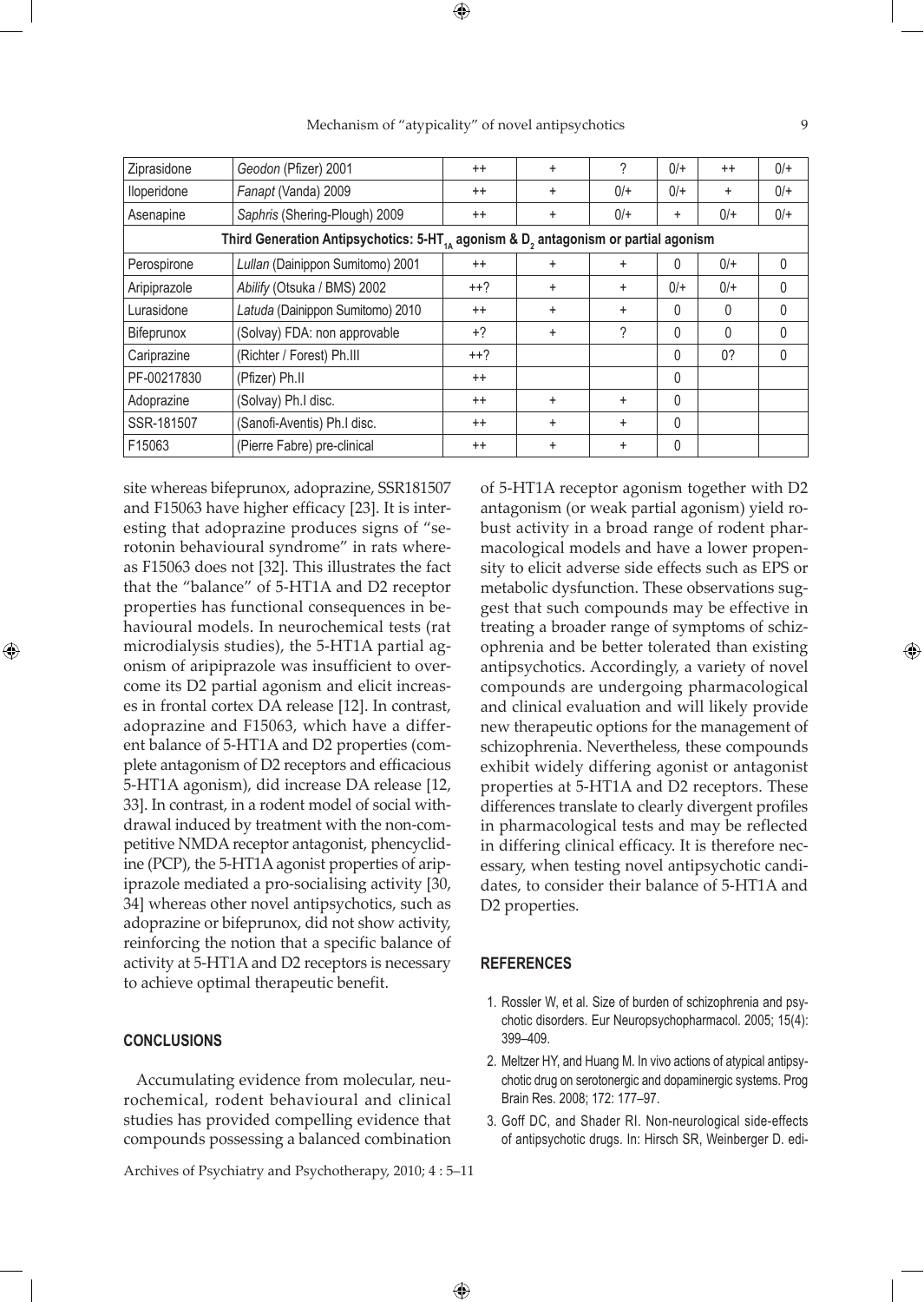$\bigoplus$ 

tors. Schizophrenia. Oxford: Blackwell Publishing; 2003. 573–588.

- 4. Ichikawa J, Meltzer HY. Relationship between dopaminergic and serotonergic neuronal activity in the frontal cortex and the action of typical and atypical antipsychotic drugs. Eur Arch Psychiatry Clin Neurosci. 1999; 249(Suppl 4): 90–8.
- 5. Lahti AC, et al. Functional effects of antipsychotic drugs: comparing clozapine with haloperidol. Biol Psychiatry. 2003; 53(7): 601–8.
- 6. Richtand NM, et al. Role of serotonin and dopamine receptor binding in antipsychotic efficacy. Prog Brain Res. 2008; 172: 155–75.
- 7. Roth BL, Sheffler DJ, Kroeze WK. Magic shotguns versus magic bullets: selectively non-selective drugs for mood disorders and schizophrenia. Nat Rev Drug Discov. 2004; 3(4): 353–9.
- 8. Reynolds GP, Kirk SL. Metabolic side effects of antipsychotic drug treatment-pharmacological mechanisms. Pharmacol Ther. 2010; 125(1): 169–79.
- 9. Tamminga CA, Carlsson A. Partial dopamine agonists and dopaminergic stabilizers, in the treatment of psychosis. Curr Drug Targets CNS Neurol Disord. 2002; 1(2): 141–7.
- 10. Newman-Tancredi A, Cussac D, Depoortere R. Neuropharmacological profile of bifeprunox: merits and limitations in comparison with other third-generation antipsychotics. Curr Opin Investig Drugs. 2007; 8(7): 539–54.
- 11. Newman-Tancredi A. The importance of 5-HT1A receptor agonism in antipsychotic drug action: rationale and perspectives. Curr Opin Investig Drugs. 2010; 11(7): 802–12.
- 12. Assie MB, et al. Contrasting contribution of 5-hydroxytryptamine 1A receptor activation to neurochemical profile of novel antipsychotics: frontocortical dopamine and hippocampal serotonin release in rat brain. J Pharmacol Exp Ther. 2005; 315(1): 265–72.
- 13. Rollema H, et al. Clozapine increases dopamine release in prefrontal cortex by 5-HT1A receptor activation. Eur J Pharmacol. 1997; 338(2): 3–5.
- 14. Burnet PW, Eastwood SL, Harrison PJ. [3H]WAY-100635 for 5-HT1A receptor autoradiography in human brain: a comparison with [3H]8-OH-DPAT and demonstration of increased binding in the frontal cortex in schizophrenia. Neurochem Int. 1997; 30(6): 565–74.
- 15. Tauscher J, et al. Brain serotonin 5-HT(1A) receptor binding in schizophrenia measured by positron emission tomography and [11C]WAY-100635. Arch Gen Psychiatry. 2002; 59(6): 514–20.
- 16. Czyrak A, et al. Serotonin 5-HT1A receptors might control the output of cortical glutamatergic neurons in rat cingulate cortex. Brain Res. 2003; 989(1): 42–51.
- 17. Wedzony K, et al. Single doses of MK-801, a non-competitive antagonist of NMDA receptors, increase the number of

5-HT1A serotonin receptors in the rat brain. Brain Res. 1997; 756(1-2): 84–91.

- 18. Calcagno E, Carli M, Invernizzi RW. The 5-HT(1A) receptor agonist 8-OH-DPAT prevents prefrontocortical glutamate and serotonin release in response to blockade of cortical NMDA receptors. J Neurochem. 2006; 96(3): 853–60.
- 19. Invernizzi RW, Cervo L, Samanin R. 8-Hydroxy-2-(di-n-propylamino) tetralin, a selective serotonin1A receptor agonist, blocks haloperidol-induced catalepsy by an action on raphe nuclei medianus and dorsalis. Neuropharmacology. 1988; 27(5): 515–8.
- 20. Kleven MS, et al. Novel antipsychotic agents with 5-HT(1A) agonist properties: role of 5-HT(1A) receptor activation in attenuation of catalepsy induction in rats. Neuropharmacology. 2005; 49(2): 135–43.
- 21. Prinssen EP, Colpaert FC, Koek W. 5-HT1A receptor activation and anti-cataleptic effects: high-efficacy agonists maximally inhibit haloperidol-induced catalepsy. Eur J Pharmacol. 2002; 453(2-3): 217–21.
- 22. Heusler P, et al. Antipsychotics differ in their ability to internalise human dopamine D2S and human serotonin 5-HT1A receptors in HEK293 cells. Eur J Pharmacol. 2008; 581(1- 2): 37–46.
- 23. Newman-Tancredi A, et al. Novel antipsychotics activate recombinant human and native rat serotonin 5-HT1A receptors: affinity, efficacy and potential implications for treatment of schizophrenia. Int J Neuropsychopharmacol. 2005; 8(3): 341–56.

⊕

- 24. Millan MJ, et al. S 16924 ((R)-2-[1-[2-(2,3-dihydro-benzo[1,4] dioxin-5-yloxy)-ethyl]-pyrrolidin-3yl]-1-(4-fluoro-phenyl) ethanone), a novel, potential antipsychotic with marked serotonin (5-HT)1A agonist properties: II. Functional profile in comparison to clozapine and haloperidol. J Pharmacol Exp Ther. 1998; 286(3): 1356–73.
- 25. Depoortere R, et al. F15063, a compound with D2/D3 antagonist, 5-HT 1A agonist and D4 partial agonist properties. III. Activity in models of cognition and negative symptoms. Br J Pharmacol. 2007; 151(2): 266–77.
- 26. Hagiwara H, et al. Phencyclidine-induced cognitive deficits in mice are improved by subsequent subchronic administration of the antipsychotic drug perospirone: role of serotonin 5-HT1A receptors. Eur Neuropsychopharmacol. 2008; 18(6): 448–54.
- 27. Nagai T, et al. Aripiprazole ameliorates phencyclidine-induced impairment of recognition memory through dopamine D1 and serotonin 5-HT1A receptors. Psychopharmacology. 2009; 202(1-3): 315–28.
- 28. Meltzer HY, Sumiyoshi T. Does stimulation of 5-HT(1A) receptors improve cognition in schizophrenia? Behav Brain Res. 2008; 195(1): 98–102.
- 29. Lawrence AJ. Optimisation of anti-psychotic therapeutics: a balancing act? Br J Pharmacol. 2007; 151(2): 161–2.

Archives of Psychiatry and Psychotherapy, 2010; 4 : 5–11

 $\bigoplus$ 

⊕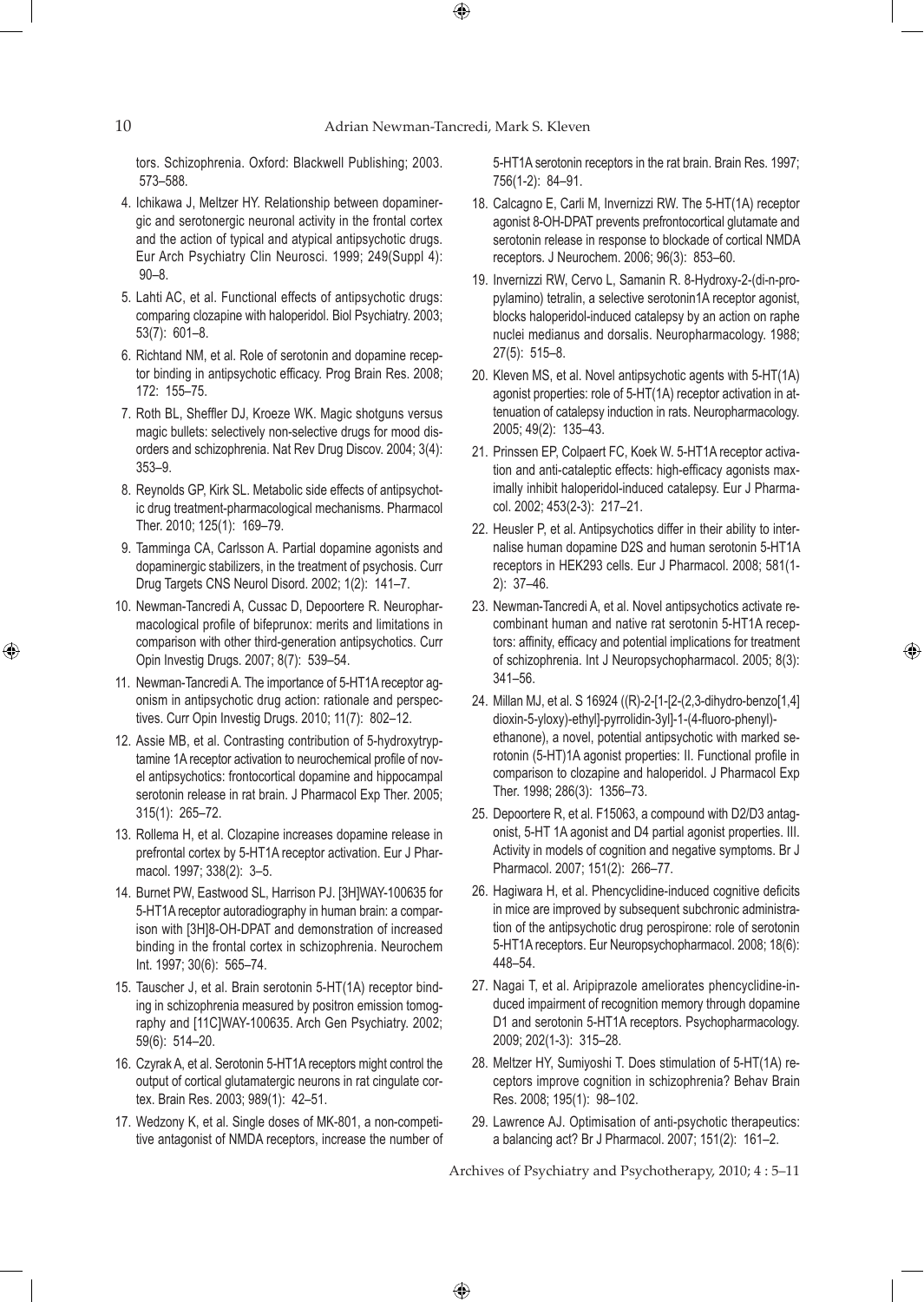- 30. Bruins Slot LA, Kleven MS, Newman-Tancredi A. Effects of novel antipsychotics with mixed D(2) antagonist/5-HT(1A) agonist properties on PCP-induced social interaction deficits in the rat. Neuropharmacology. 2005; 49(7): 996–1006.
- 31. Benkert O, Muller-Siecheneder F, Wetzel H. Dopamine agonists in schizophrenia: a review. Eur Neuropsychopharmacol. 1995; 5 Suppl: 43–53.
- 32. Cuisiat S, et al. Towards a new generation of potential antipsychotic agents combining D2 and 5-HT1A receptor activities. J Med Chem. 2007; 50(4): 865–76.

⊕

- 33. Assie MB, et al. F15063, a potential antipsychotic with dopamine D2/D3 receptor antagonist, 5-HT1A receptor agonist and dopamine D4 receptor partial agonist properties: influence on neuronal firing and neurotransmitter release. Eur J Pharmacol. 2009; 607(1-3): 74–83.
- 34. Snigdha S, Neill JC. Improvement of phencyclidine-induced social behaviour deficits in rats: involvement of 5-HT1A receptors. Behav Brain Res. 2008; 191(1): 26–31.

Archives of Psychiatry and Psychotherapy, 2010; 4 : 5–11

 $\bigoplus$